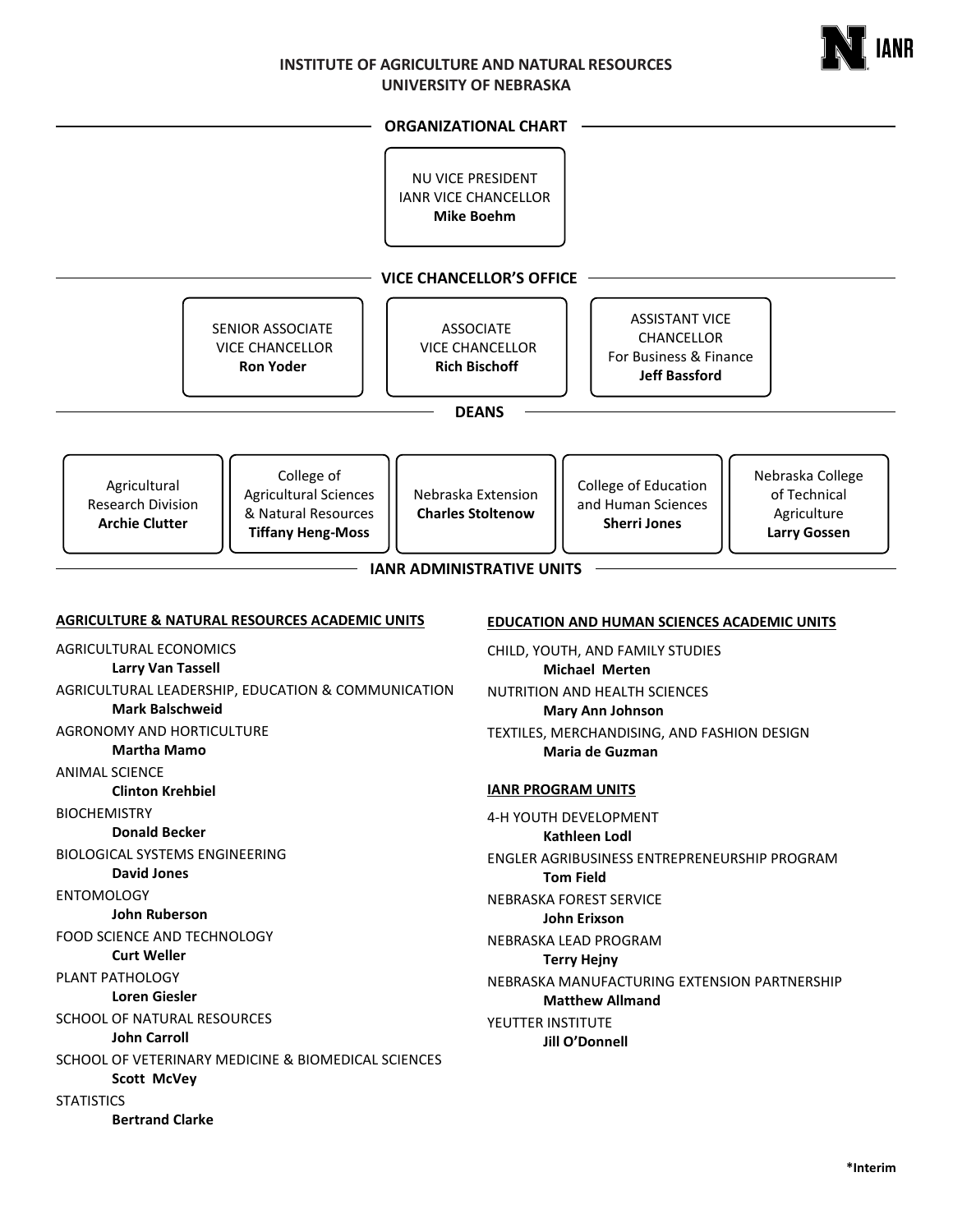

#### **OTHER ORGANIZATIONAL UNITS**

#### **CENTERS**

CENTER FOR ADVANCED LAND MANAGEMENT INFORMATION TECHNOLOGIES **Brian Wardlow** CENTER FOR BIOLOGICAL CHEMISTRY **Donald Becker** CENTER FOR BIOTECHNOLOGY **Daniel Schachtman** CENTER FOR PLANT SCIENCE INNOVATION **Edgar Cahoon** CENTER FOR GRASSLAND STUDIES **Jerry Volesky\*** CENTER FOR RESILIENCY IN AGRICULTURAL WORKING LANDSCAPES **Craig Allen** CONSERVATION SURVEY DIVISION **Matt Joeckel** FOOD PROCESSING CENTER **Terry Howell** FOUNDATION SEED FARM **Jeff Noel** GREAT PLAINS COOPERATIVE ECOSYSTEM STUDY UNIT **Larkin Powell** GREAT PLAINS VETERINARY EDUCATIONAL CENTER **Scott McVey\* & Galen Erickson\***

HIGH PLAINS REGIONAL CLIMATE CENTER **Rezaul Mahmood** INDUSTRIAL AGRICULTURAL PRODUCTS CENTER **Mark Wilkins** NATIONAL DROUGHT MITIGATION CENTER **Mark Svoboda** NEBRASKA CENTER FOR VIROLOGY **Eric Weaver** NEBRASKA CENTER FOR PREVENTION OF OBESITY DISEASES **Janos Zempleni** NEBRASKA COOPERATIVE FISH & WILDLIFE RESEARCH UNIT **Kevin Pope** NEBRASKA FOOD FOR HEALTH CENTER **Andrew Benson** NEBRASKA REDOX BIOLOGY CENTER **Oleh Khalimonchuk** NEBRASKA STATE CLIMATE OFFICE **Martha Shulski** NEBRASKA WATER CENTER **Chittaranjan Ray** NEBRASKA VETERINARY DIAGNOSTIC CENTER **Bruce Brodersen** QUANTITATIVE LIFE SCIENCES INITIATIVE **Jennifer Clarke**

#### **DISTRICT CENTERS**

EASTERN RESEARCH, EXTENSION, & EDUCATION CENTER **Doug Zalesky** PANHANDLE RESEARCH, EXTENSION & EDUCATION CENTER - Scottsbluff **Mitchell Stephenson\***

WEST CENTRAL RESEARCH, EXTENSION & EDUCATION CENTER - North Platte **Kelly Bruns**

**RESEARCH, EXTENSION & ENGAGEMENT LOCATIONS AND CENTERS**

BARTA BROTHERS RANCH - Ainsworth **TBD** GUDMUNDSEN SANDHILLS LABORATORY - Whitman **Andy Applegarth, Operations Manager** HASKELL AGRICULTURAL LABORATORY - Concord **TBD, Professor in Charge** HIGH PLAINS AGRICULTURAL LABORATORY - Sidney

**Jacob Hansen, Farm Manager**

HORNING FORESTRY FARM **John Erixson** KIMMEL EXTENSION & EDUCATION CENTER - Nebraska City **Tiffany Heng-Moss, Charles Stoltenow** SOUTH CENTRAL AGRICULTURAL LABORATORY - Clay Center **Michael Schlick, Research Farm Manager** STUMPF INTERNATIONAL WHEAT CENTER **Kelly Bruns**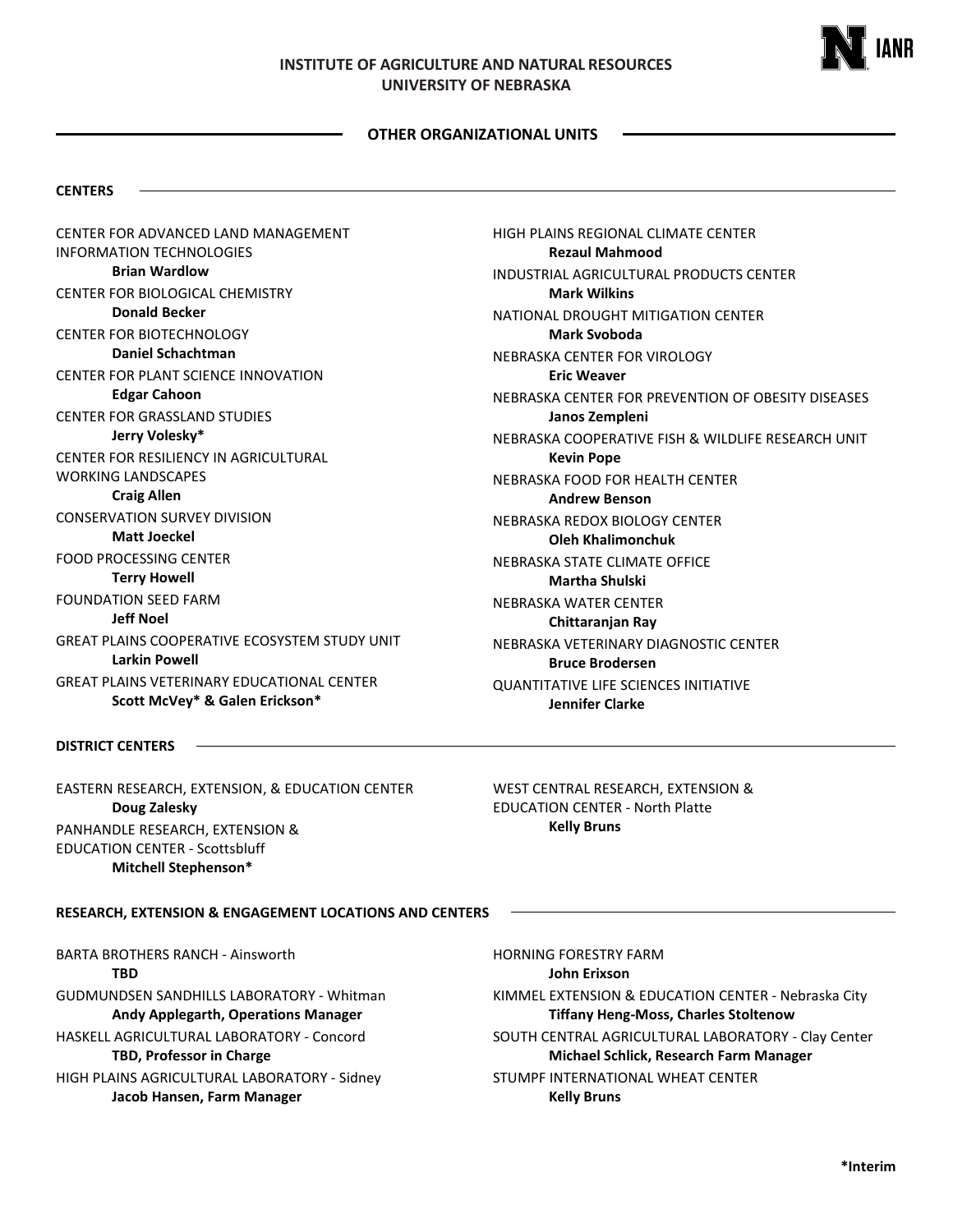

### **EXTENSION PROGRAM LEADS**

4-H YOUTH DEVELOPMENT **Kathleen Lodl** AGRICULTURAL ECONOMICS **John Westra** BEEF SYSTEMS **Rick Rasby** COMMUNITY ENVIRONMENT **John Porter** FOOD, NUTRITION & HEALTH **Jean Ann Fischer**

LIVESTOCK HEALTH **GPVEC Director - TBD** EARLY CHILDHOOD DEVELOPMENT **Holly Hatton-Bowers** URBAN EXTENSION **Cynthia Zluticky** WATER & INTEGRATED CROPPING SYSTEMS **Daran Rudnick Daren Redfearn**

### **EXTENSION ENGAGEMENT ZONES**

| ZONE <sub>1</sub> |                        | ZONE <sub>7</sub>        |
|-------------------|------------------------|--------------------------|
|                   | <b>Robert Eirich</b>   | <b>Carrie Gottschalk</b> |
| ZONE <sub>2</sub> |                        | ZONE 8                   |
|                   | <b>Jay Jenkins</b>     | Angi Heller              |
| ZONE <sub>3</sub> |                        | ZONE <sub>9</sub>        |
|                   | <b>Brian Cox</b>       | <b>Cynthia Zluticky</b>  |
| ZONE <sub>4</sub> |                        | <b>ZONE 10</b>           |
|                   | <b>Benjamin Dutton</b> | <b>Megan Burda</b>       |
| ZONE <sub>5</sub> |                        | <b>ZONE 11</b>           |
|                   | Amy Topp               | <b>Karly Black</b>       |
| ZONE <sub>6</sub> |                        | <b>ZONE 12</b>           |
|                   | <b>Hilary Maricle</b>  | <b>Jentry Barrett</b>    |
|                   |                        |                          |

**NU WIDE INSTITUTIONS**

DAUGHERTY WATER FOR FOOD INSTITUTE **Peter McCornick**

RURAL PROSPERITY NEBRASKA  **Mary Emery**